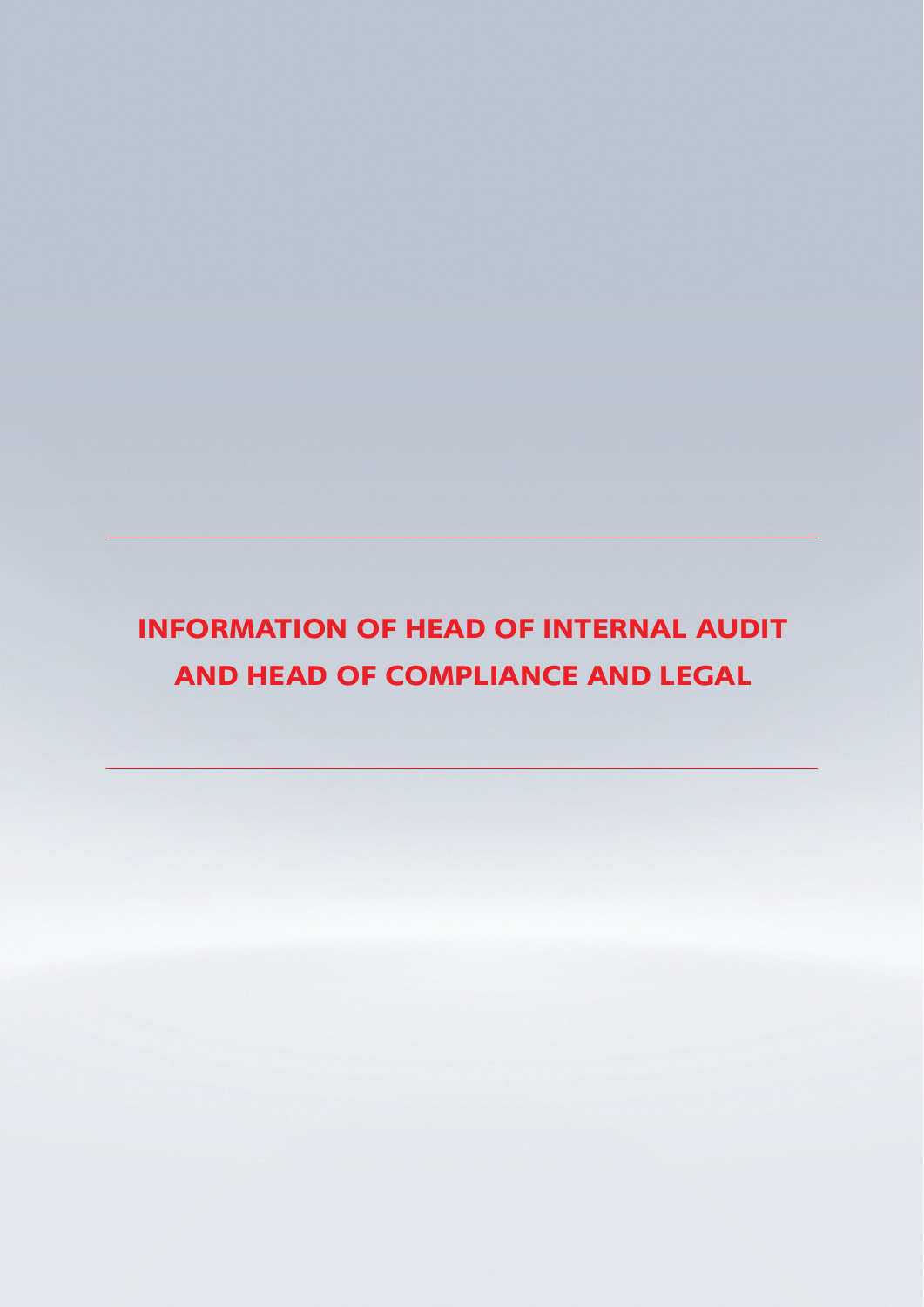## **Head of Internal Audit**

#### Mr. Pitaya Chanboonmi

Age 54 years ..................

## **Position** • Internal Audit Director

#### **Education/Training**

- Master of Business Administration, Kasetsart University
- Bachelor of Business Administration in Finance and Banking, Ramkhamhaeng University
- Bachelor of Accountancy, Chulalongkorn University
- Management Development Program, The Wharton School, The University of Pennsylvania
- Executive Development Program, International Institute for Management Development
- Advanced Management Pro gram (AMP), International Institute for Management Development (IMD), Switzerland

# **Director Training (2)**

- Director Accreditation Program (DAP) 167/2019, Thai Institute of Directors Association
- IT Governance and Cyber Resilience Program (ITG) 15/2020, Thai Institute of Directors Association

# **Board Member/Management of Other Listed Companies on The Stock Exchange of Thailand** (None)

**Position in Other Company/Organization/Institution** (None)

### 5-year Past Experiences and/or Remarkable Positions

- $\cdot$  2009 2011 Chief Accounting Officer, **SCG Chemicals Company Limited**
- $\cdot$  2012 2018 Head of Finance and Accounting Operations, The Siam Cement Public Company Limited

# **Shareholdings (Ordinary Shares)** (as at December 31, 2020)

- Held personally: (None)
- Held by Spouse or minor children: (None)

**Family Relationship among Directors and Executives** (None)